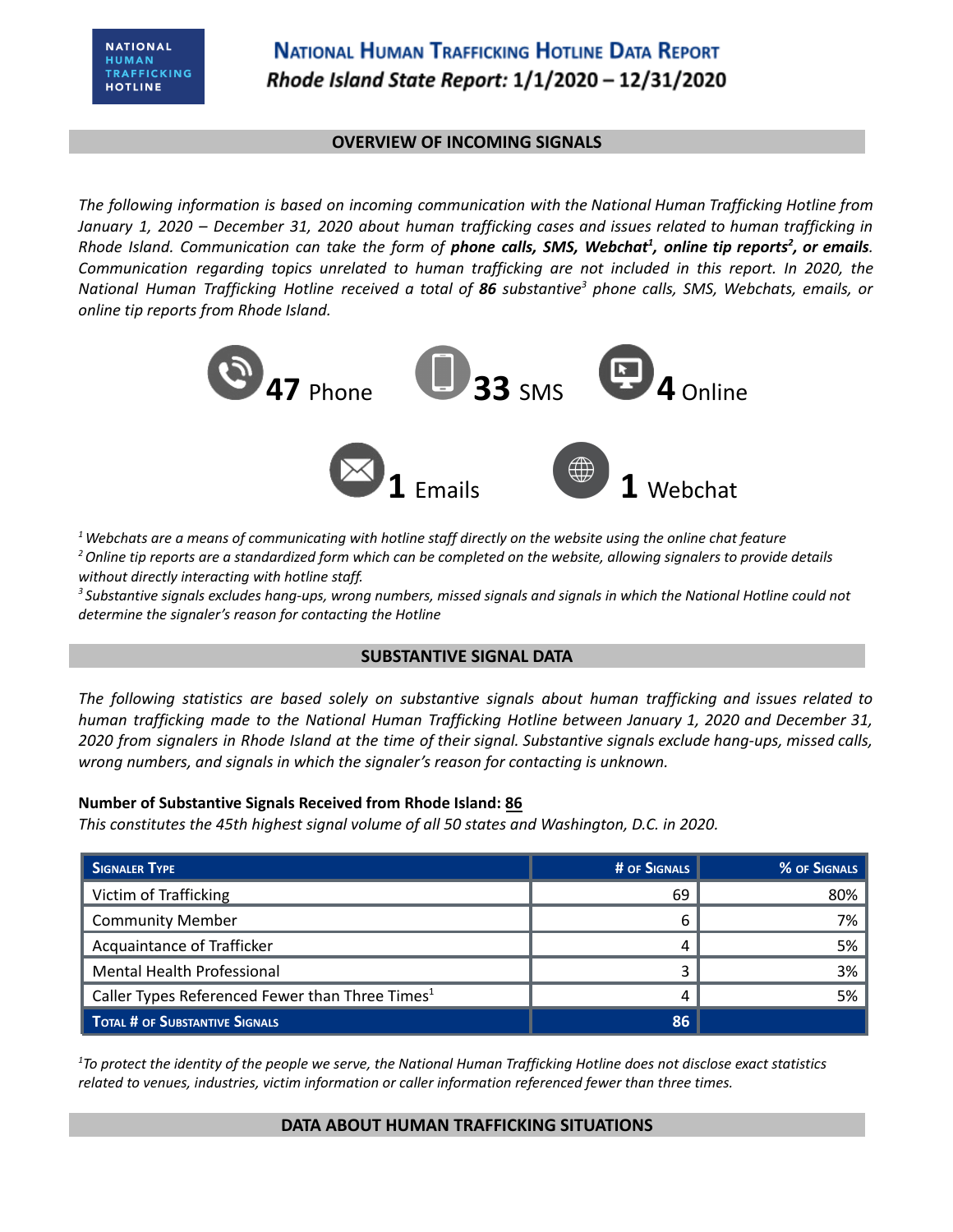# **NATIONAL HUMAN TRAFFICKING HOTLINE DATA REPORT** Rhode Island State Report: 1/1/2020 - 12/31/2020

Each request submitted to the hotline is evaluated for evidence of potential human trafficking. In Rhode Island, a *total of 10 unique situations (incidents) of potential human trafficking were reported to the hotline.*

| PRIMARY REASON FOR CONTACTING THE NATIONAL HOTLINE | # OF SITUATIONS | <b>% OF SITUATIONS</b> |
|----------------------------------------------------|-----------------|------------------------|
| <b>Access Service Referrals</b>                    | Δ               | 40%                    |
| Report a Trafficking Tip                           |                 | 60%                    |
| <b>Request Crisis Assistance</b>                   |                 | 0%                     |
| Request General Information <sup>2</sup>           |                 | 0%                     |
| TOTAL # OF SITUATIONS                              | 10              |                        |

<sup>2</sup>Requests for general information are situations in which an individual who is aware of a specific situation of potential trafficking may contact the National Human Trafficking Hotline for general information about human trafficking or to learn more about services available to trafficking victims. Requests for T&TA (Training and Technical Assistance) are situations in which service providers or law enforcement working with a victim of trafficking contact the National Hotline for technical *assistance.*

| <b>VENUE/INDUSTRY OF POTENTIAL TRAFFICKING</b>               | <b># OF SITUATIONS</b> | <b>% OF SITUATIONS</b> |
|--------------------------------------------------------------|------------------------|------------------------|
| <b>Sex</b>                                                   |                        | 80%                    |
| Venue Not Specified                                          | ੨                      | 30%                    |
| <b>Illicit Massage/Spa Business</b>                          | 3                      | 30%                    |
| Venues Referenced in Fewer than Three Cases <sup>4</sup>     |                        | 20%                    |
| Labor                                                        |                        | 10%                    |
| Industries Referenced in Fewer than Three Cases <sup>4</sup> |                        | 10%                    |
| <b>Sex and Labor</b>                                         |                        | 0%                     |
| Trafficking Type Not Specified <sup>5</sup>                  |                        | 10%                    |
| <b>TOTAL # OF POTENTIAL TRAFFICKING SITUATIONS</b>           | 10                     | 100.0%                 |

 ${}^{3}$ Internet-based cases typically involve reports of sex trafficking in which an individual is advertised for commercial sex online *but the venue of the sex act is unknown or not specified.*

<sup>4</sup>To protect the identity of the people we serve, the National Human Trafficking Hotline does not disclose exact statistics *related to venues, industries, victim information or caller information referenced fewer than three times.*

 ${}^5$ Cases where trafficking type is not specified typically occur when a law enforcement agent or service provider contacts the National Hotline for resources and referrals but does not disclose details about the trafficking situation due to confidentiality. This category also includes cases in which the person reporting the information references human trafficking but does not provide further detail regarding the presence of labor or commercial sex. These cases are often submitted to the National *Hotline through anonymous online tip reports.*

| $\blacksquare$ Victim Demographics <sup>6</sup> | # OF SITUATIONS | % OF SITUATIONS                      |
|-------------------------------------------------|-----------------|--------------------------------------|
| Adults                                          |                 | 50%                                  |
| <b>Minors</b>                                   |                 | 30%                                  |
| Females                                         |                 | 70%                                  |
| Males                                           |                 | 40%                                  |
| Gender Minorities <sup>7</sup>                  |                 | Fewer than Three Times <sup>10</sup> |
| US Citizens/Legal Permanent Residents           |                 | Fewer than Three Times <sup>10</sup> |